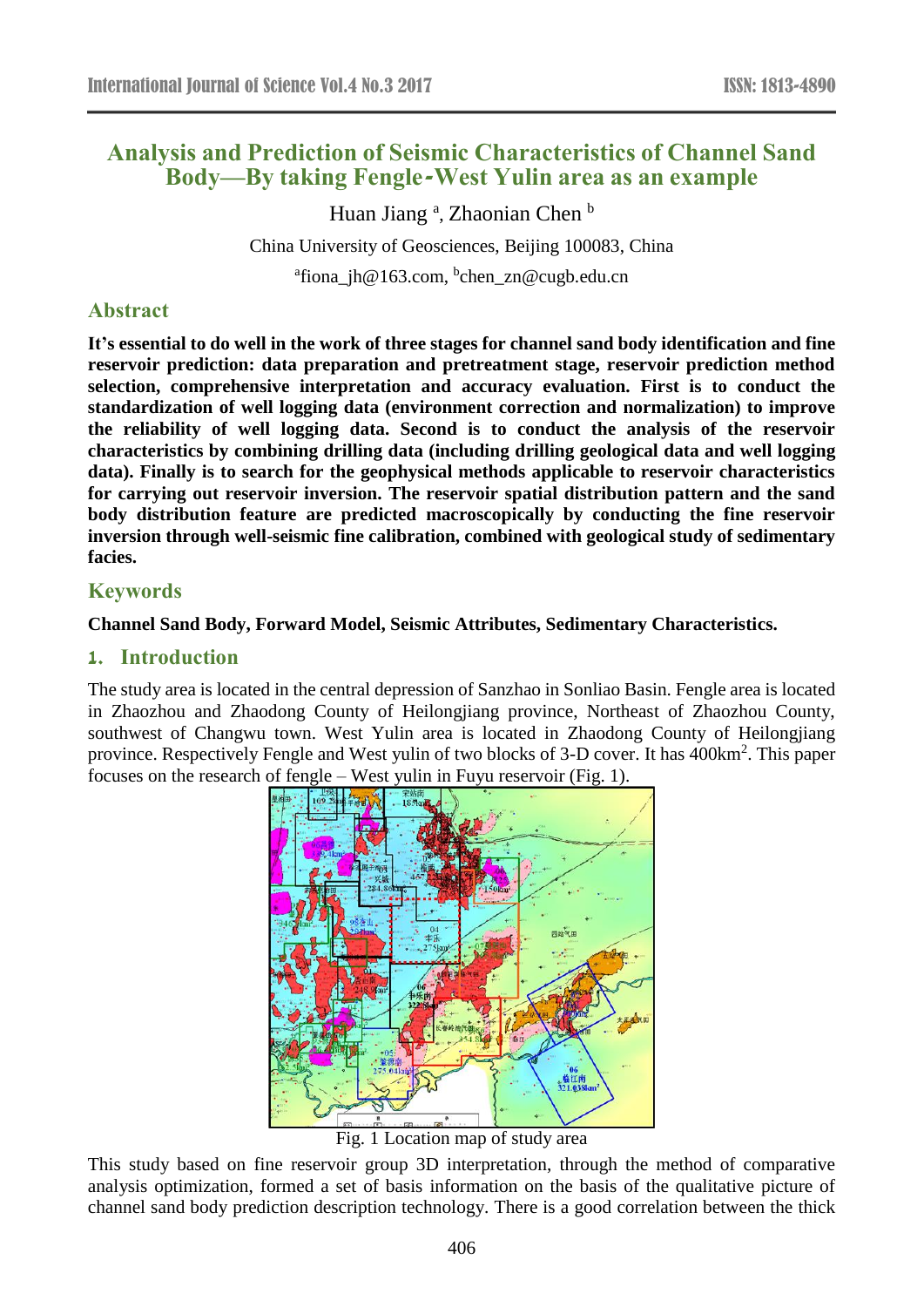channel sand body and amplitude property in fengle-West Yulin area. Based on the amplitude preserving data, The prediction accuracy of channel sand body is higher of using the optimized time window.

### **2. Analysis of sedimentary reservoir characteristics**

Fengle-West Yulin area is located in internal depression of Sanzhao, the layers this study are third and fourth Fuyu oil layer of Quantou group. On the whole, the third and fourth deposition of Quantou group is located in depression period of Songliao Basin, which is another significant land phase filling deposition construction with the overall depression characteristics formed between abrupt transgression at the bottom of Qingshan Mouth group after the overall lifting of end period basin at the second section deposition of Quantou group is subject to erosion. Four sections of Quantou group on the whole is purple-red, gray, gray-green mudstone and unequal thickness inter - layer deposition of sandstone.

The development of the third and fourth sections of Quantou group of Fengle-West Yulin area is with unique distinct shallow lake delta facies, which is the deposition body formed by the injection of river into the broad coastal shallow lake area. The difference from the typical delta phase model is that the environment of the shallow lake delta is shallow lake, the bottom of the lake is gentle, the water surface fluctuates greatly, and there's the larger friction force between the lake water and the lake sediment, the lake water is with weaker power and the wave function is weaker. During the formation and development of the shallow lake delta, the effect of the river is predominant, while the effect of the lake is relatively small. Therefore, the delta water, underwater distributary channel is very developed in the delta, estuary dam is without any development, and there's no deep lake phase, or half-deep lake mud. The shallow lacustrine delta can be divided into two subfacies of the delta plain and the delta front according to the deposition process and deposition environment [1].

## **3. Qualitative prediction of channel sand body**

Through the analysis of Fengle-West Yulin area deposition and reservoir development characteristics, the channel microfacies are the effective reservoir development facies belts in this area. Therefore, it is the focus work of this study for using multi-means geophysical method to identify channel sand body based on amplitude preservation data, and implementing its developmental distribution characteristics [2].

# **3.1 Analysis of channel sand body seismic reflection 1 characteristics**

## **3.1.1 Analysis of channel sand body forward model**

The reservoir of Fuyu oil group in the study area is thin sandstone, and the whole target layer is characterized by sandstone interbedding with less sand but more mud. Regarding to this specific situation of the study area, whether the seismic method can reach the required accuracy, which should be studied by starting from the forward model, the design of the forward model is mainly to consider the response features of the thin sand with different thickness.

In this forward model, Zhao18 well F12 layer is taken for an example, which is used to constructed the sand wedge body model with the sand thickness changes of 0-5-10-15-20 m (Fig. 2).

Through the forward analysis, when the main frequency of seismic data is 30Hz, 20m sand layer in medium layer of FI cannot be basically separated from the seismic profile. When the sandstone thickness is 18m at 35Hz, the sand body can be identified, and its top and bottom surfaces form the reflection peak respectively. Therefore, as long as the seismic data frequency reaches 35Hz, the conventional profile can identify sand body for about 18 meters. When the seismic data is at 50Hz, the sand layer at above 13 meters can be basically identified, the thickness change for the sand layer less than 13 meters can only be judged from waveform change, reflection amplitude strength.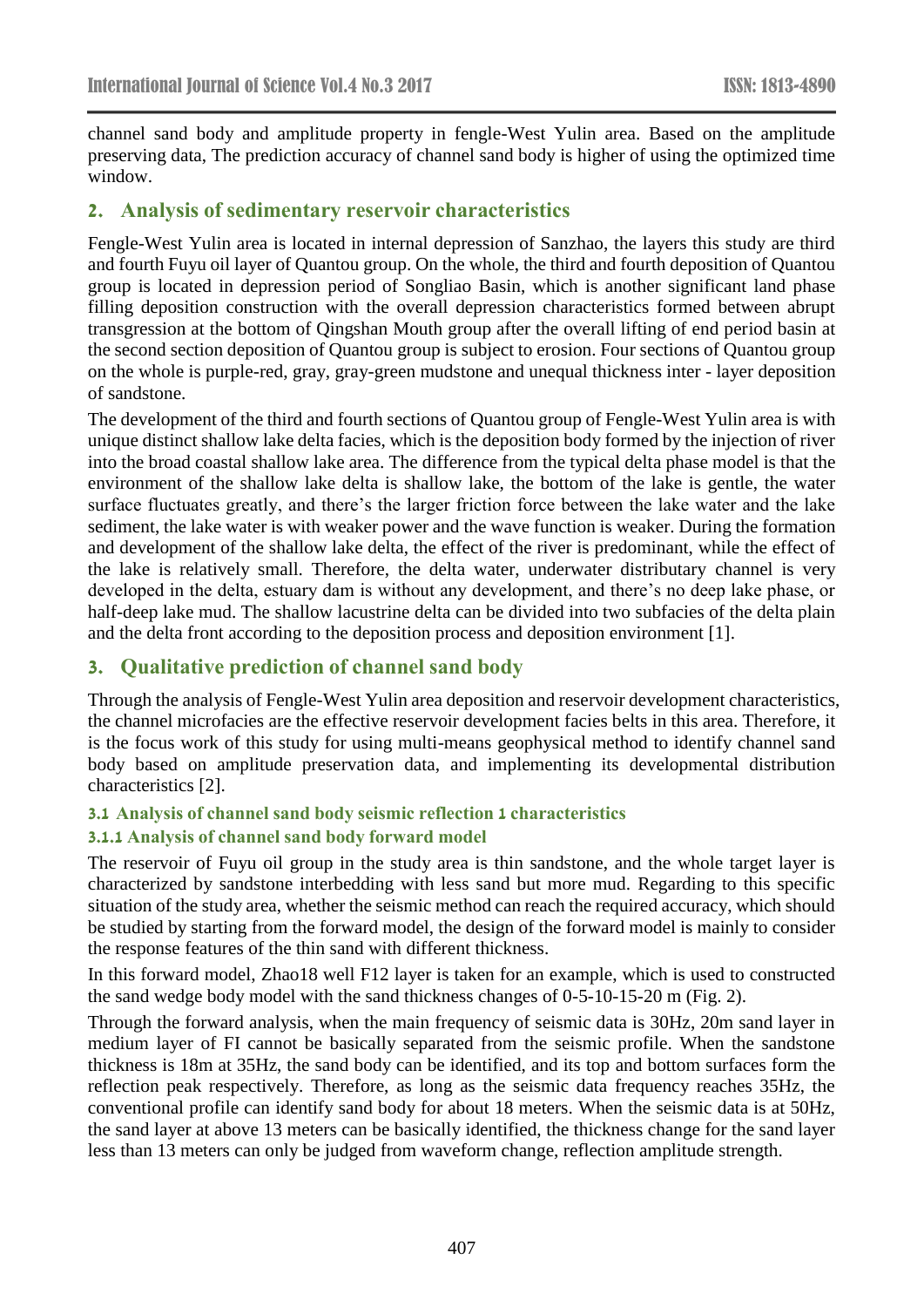

Fig. 2 Zhao18 well sand wedge forward model

# **3.1.2 Fine lithology calibration implements channel sand body reflection characteristics**

On the basis of forward analysis, this study carries out fine lithology calibration on the wells in the work area. The sandstone velocity in the Fuyu oil layer is higher than that in the mudstone. Therefore, the top of the channel sand body corresponds to the peak, through 90° of the seismic data. The sandstone layer and seismic peak should be with better correspondence (Figure 3), the seismic trace is similar to the wave impedance profile and lateral variation of the sand layer and the extension length of the reflection phase axis has a better corresponding relation.



Fig. 3 Channel sand body fine calibration

#### **3.2 Optimization of channel sand body earthquake prediction method**

The application of seismic data to predict the lithofacies development is mainly to extract and analyze the waveforms or various seismic attributes within intervals of optimization time window through the analysis of corresponding relationship between different attributes and lithology based on fine calibration and interpretation, thus to qualitatively implement lithofacies plane distribution characteristics. Through the above forward analysis in this study, channel sand of the regions is with better correlation to seismic reflection, therefore, a variety of seismic prediction techniques were used in this study to make optimization of the prediction method of channel sand body of Fuyu oil group in Fengle-West Yulin area, thus to improve the prediction accuracy of channel sand body [3].

## **3.2.1 Seismic waveform clustering analysis**

Clustering analysis is to make the classification based on the degree of affinity of sample representative indicators in the nature. Distance is statistics used to measure the similarities between the classified objects, and the samples can be classified, many ways to categorize after determining the distance between the samples, there are a lot of classified methods, of which, the most widely used is the system clustering. It first classifies each of the n samples into a single class, and then merges the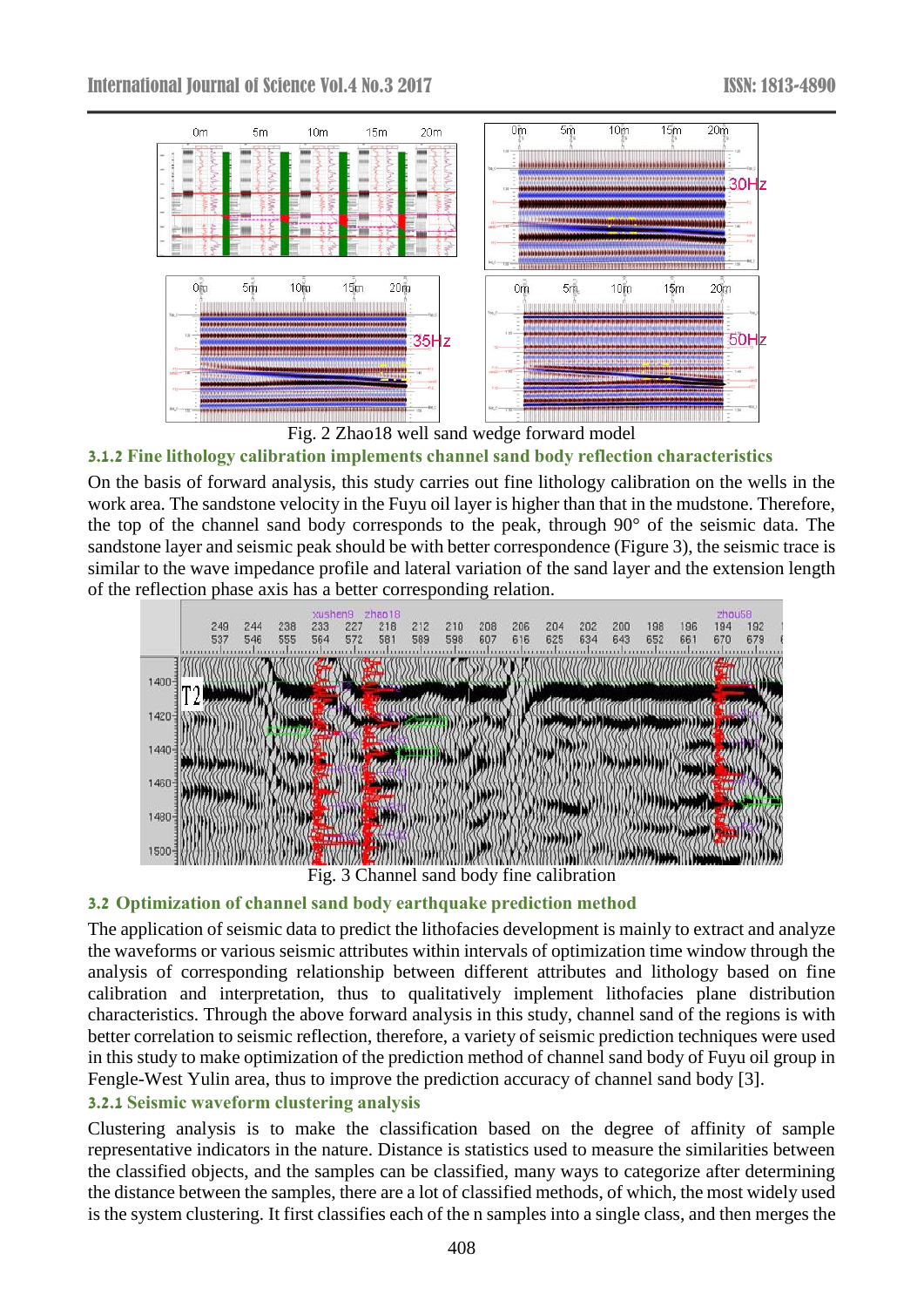two classes with the smallest distance into one class at a time, and re-computes the distance between the classes until all samples are classified as pre-set number of categories.

In this study, the stratmagic software is used to make stratum cluster analysis. Except for F11 was with clear boundary, the boundaries of the other layers were unclear. And the coincidence rate of channel sand body larger than 3 meters is not high, the coincidence rate of channel sand body over 3 meters was not high, the coincidence of F11 small layer was about 70%, and the other small layers were lower (Fig.4).



Fig. 4 Seismic phase diagram in Fengle area

#### **3.2.2 Analysis of seismic attributes**

Seismic attribute is a special measurement value of geometric, kinematic, kinematic and statistical characteristics related to seismic waves for the pre-stack or post-stack seismic data derived from mathematic transformations. These properties are indicative of subsurface lithology, oil-gas possibility, and the associated petrophysical properties, and so these attributes can be used for reservoir prediction.

Many types of seismic parameters can be extracted from seismic data such as amplitude class, frequency class, correlation class, polarity, impedance (or velocity) and others, and each class contains many parameters. (Table 1)

| Seismic attributes                                                     | Possible re1flection of reflect reservoir<br>information                           |
|------------------------------------------------------------------------|------------------------------------------------------------------------------------|
| Amplitude (instantaneous + energy)                                     | Paleogeomorphology, lithology difference,<br>lithologic continuity, total porosity |
| Apparent polarity (instantaneous + energy)                             | Lithology, reflection polarity difference, gas<br>possibility                      |
| Frequency (instantaneous $+$ energy)                                   | Rock thickness and fluid properties                                                |
| Phase (instantaneous + energy)                                         | Continuity of strata, strata structure                                             |
| Amplitude min and max number ratio and position                        | Paleogeomorphology, lithofacies structure                                          |
| Layer velocity                                                         | Lithology, porosity, pressure                                                      |
| Various components of spectral decomposition                           | Horizontal, vertical resolution, porosity, fluid,<br>and geometry                  |
| <b>AVO</b>                                                             | Fluid properties in rocks                                                          |
| Acoustic impedance                                                     | Porosity and mud content                                                           |
| Curvature, boundary enhancement and so on                              | Faults and fracture characteristics                                                |
| Inclination, azimuth and artificial lighting and other<br>achievements | Structure, fault                                                                   |

Table 1. Statistical tables of geological information may be reflected by some seismic attributes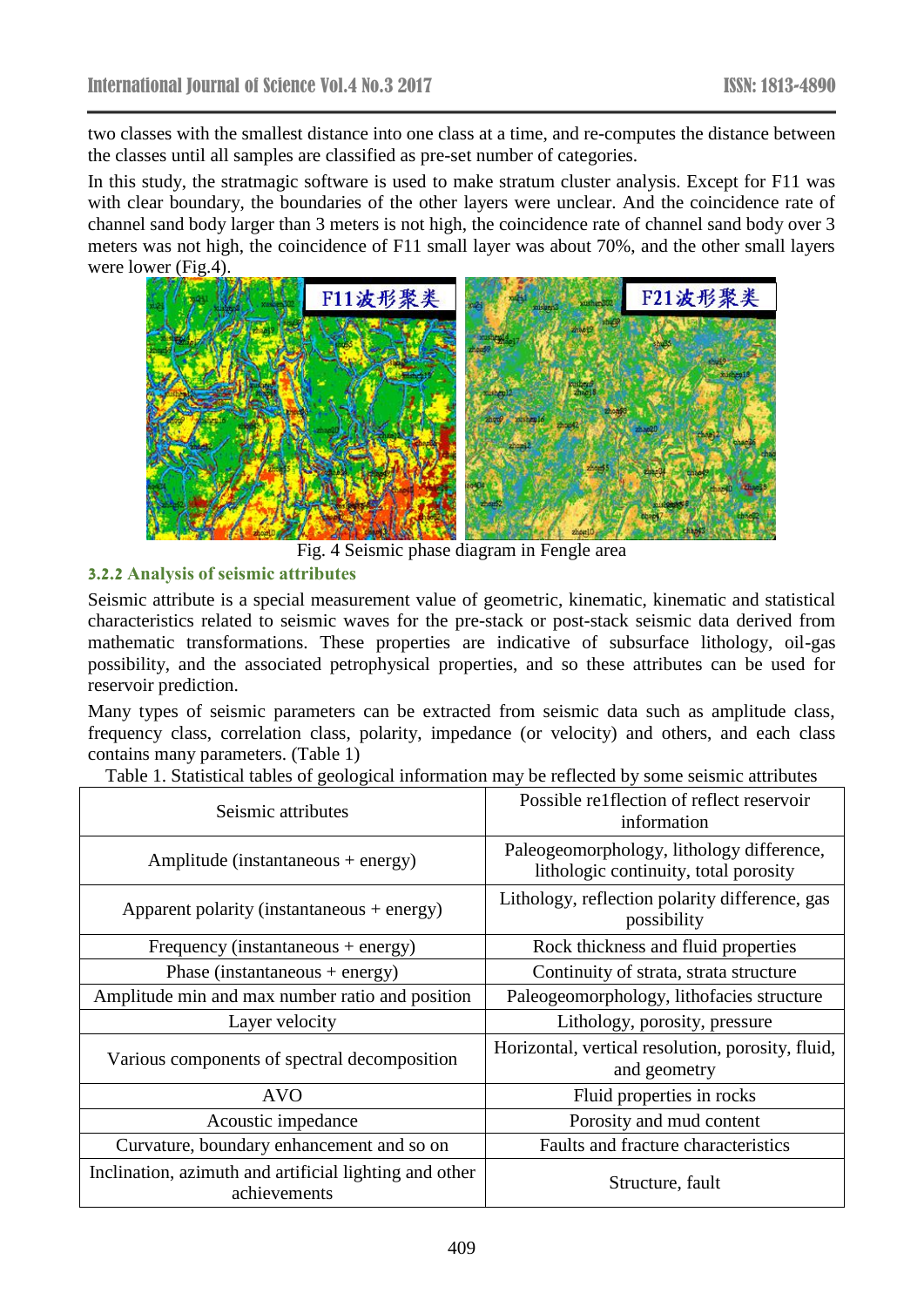| Root mean square, minimum amplitude, maximum<br>amplitude, absolute maximum amplitude, peak<br>mean | Hydrocarbon indication                                           |
|-----------------------------------------------------------------------------------------------------|------------------------------------------------------------------|
| Trough mean, the average energy, amplitude sum,<br>and sum of absolute amplitude                    | Lithology, physical indication                                   |
| Dominant frequency, average instantaneous<br>frequency                                              | Hydrocarbon indication                                           |
| Half the energy, the threshold value                                                                | Lithology, physical indication                                   |
| Average instantaneous phase                                                                         | Fluid indication                                                 |
| Number of zero values, arc length, bandwidth                                                        | Lithofacies horizontal and vertical variation<br>characteristics |

# **4. Optimization and extraction of seismic attributes**

The seismic attribute has certain indication function to the lithology change, but at the same time it has many solutions, so optimization of seismic attribute and extraction method is the key to improve the qualitative prediction of channel sand body.

In this study, Emerge software was used to optimize the attribute analysis of channel sand. Through the analysis of optimized attribute of multi-wells and wellbore seismic traces, the sandstone development was positively correlated with conventional seismic amplitude attributes, but the correlation degree was low of only about 46%. (Fig.5)

At the same time, it can be seen according to the attribute analysis of main channel sand body development of each well that channel sand with different thickness or the sandstone combination of small layers has better positive correlation to amplitude properties of different frequency bands. Therefore, the attribute optimization analysis indicates that amplitude attribute is sensitive to the channel sand body. The key to improve the reservoir prediction accuracy is to select the extraction method and time window (Fig. 6).

In practice, we extracted the properties of the layers of Fuyu oil group by using the regular root - mean - square amplitude and the root - mean - square of amplitude.



Fig.5 Seismic attribute optimization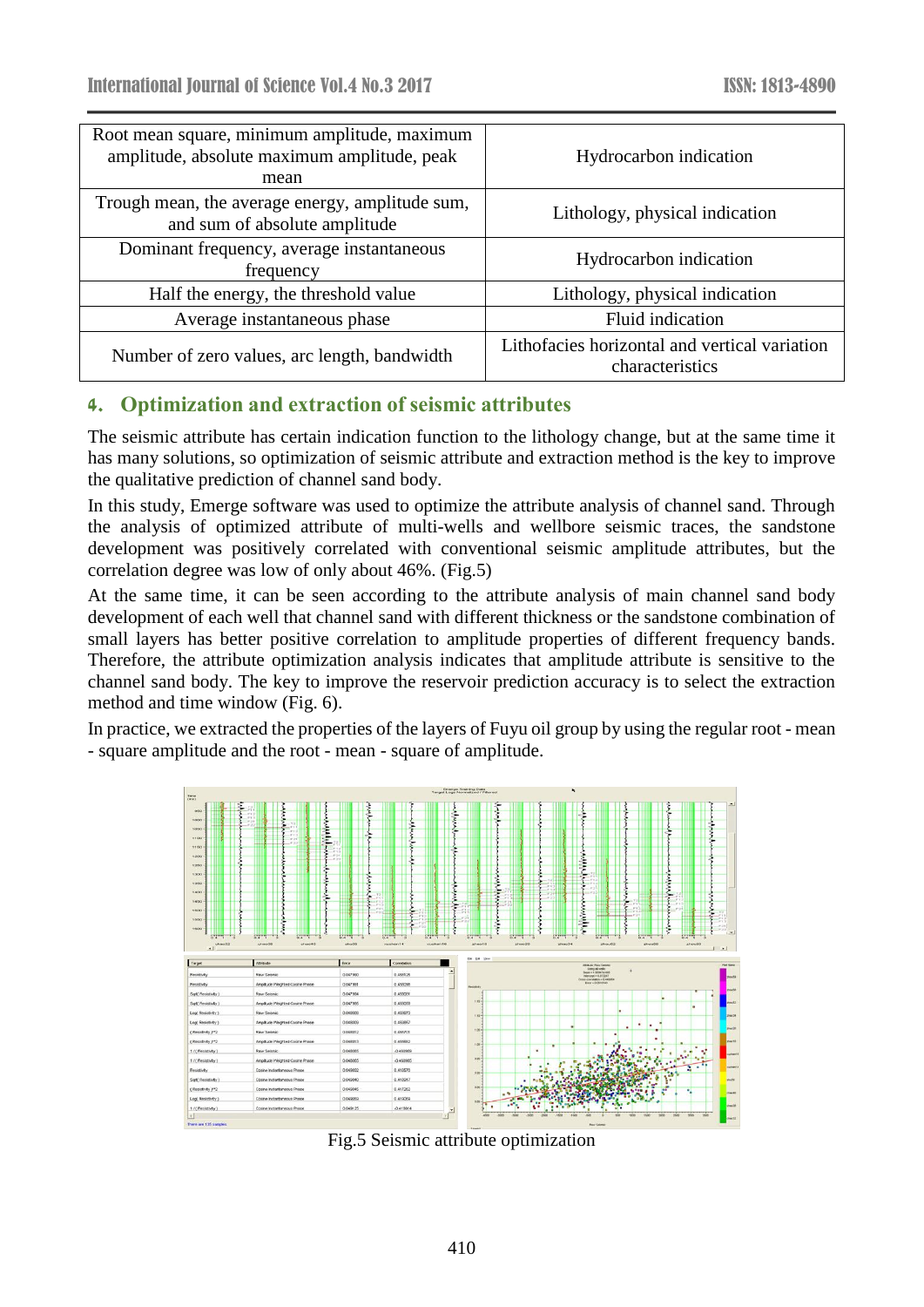

Fig. 6 Single-well seismic attribute optimization

# **5. Plane deposition phase analysis of Fuyu oil group**

Based on above-mentioned qualitative prediction of channel sand body, the layers of deposition phase of Fuyu oil group of Fengle-West Yulin area was reanalyzed in this study.

F11 layer deposition phase development characteristics: F11 channel sand body development was more extensive, but the channel sand body thickness was smaller, and the maximum thickness was of only 7.4 meters. The main development on the plane was from diversified river of two-way source of south and north. On the whole, F11 small layer was focused on distribution nearby north and south channel.

F12 layer deposition phase development characteristics: F12 channel microfacies overall development scale was smaller, and the channel curvature was higher, channel sand body thickness was small, reflecting the deposition period of hydrodynamic conditions was weak, together with insufficient material supply. On this plane, the main development of the period was from the channel deposition of the south and southwest of the study area.

F13 layer deposition phase development characteristics: F13 layer distributary channel was mainly in north-south distribution, multi-directional channels intersect each other to form a network of channel depositional system.

F21 layer deposition phase development characteristics: when there's the deposition at F21 layer, the eastern part of the river channel development of the study area was more extensive, the diversified channel were collected from the southern, western and northern sources in Fengle-West Yulin area, river distribution direction was based on the north-south and north-east direction. The middle and eastern parts of this layer was with thicker development, and the channels from the west source are narrower and thinner, and the multi-directional channels were intertwined. The typical network was characterized by network deposition.

F21 layer deposition phase development characteristics: compared with the F21 layer, F22 layer channel was with less micro-development, and the channel was mainly in strip development of north-south and north-east direction, on the whole, F22 channel was mainly based on south source and west source channel system.

# **6. Conclusion**

Through the integration of the distribution characteristics of the deposition facies development of each layer, the Fuyu oil group of Fengyu-West Yulin area belonged to the delta plain facies deposition and the reservoir was mainly composed of channel sandstone development. The